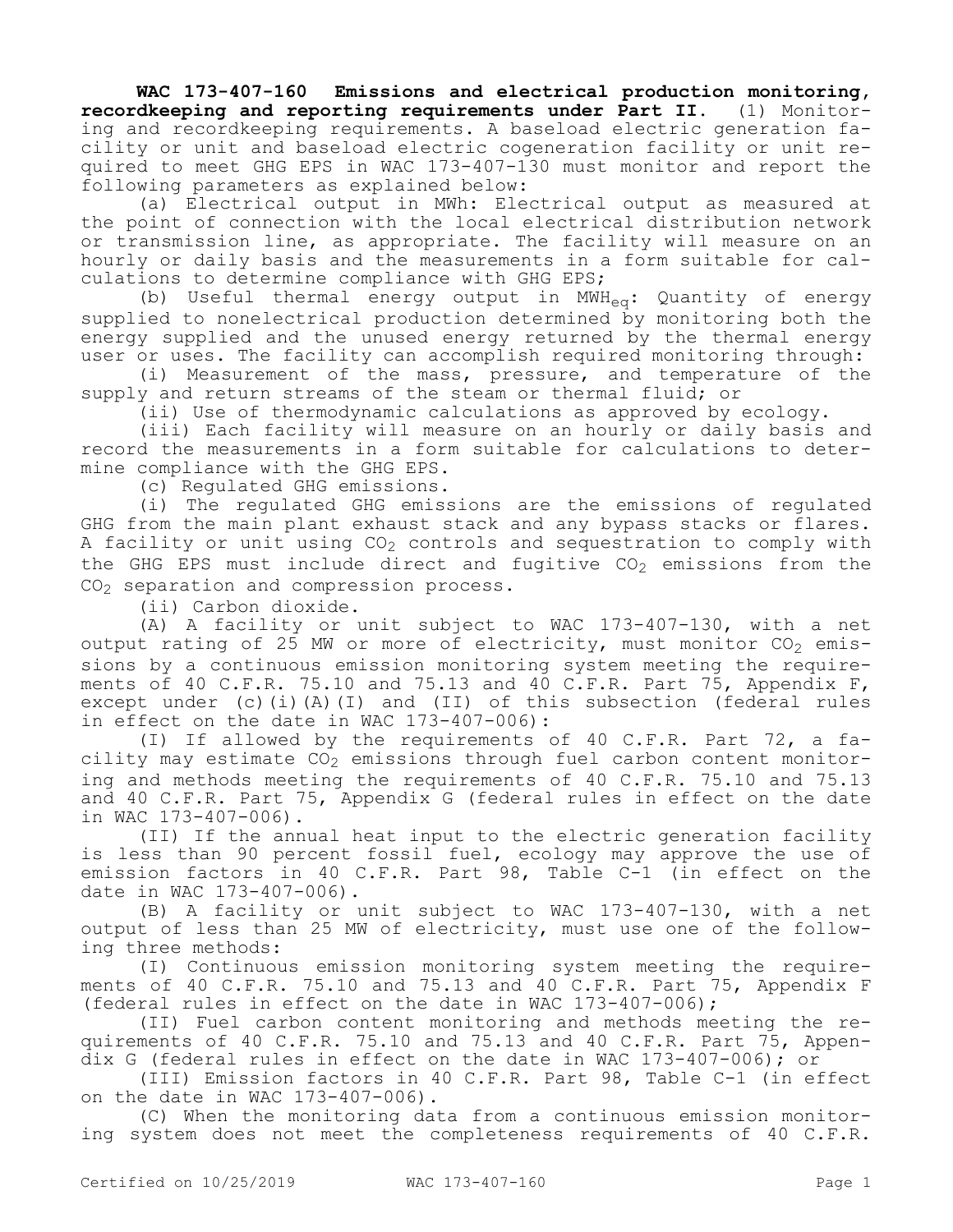Part 75, Subpart D, the facility owner or operator must substitute data according to the process in 40 C.F.R. Part 75, Appendix C (in effect on the date in WAC 173-407-006).

(D) A facility or unit must install continuous emission monitors for  $CO<sub>2</sub>$  under (c)(ii) of this subsection at a location meeting the requirements of 40 C.F.R. Part 75, Appendix A. The  $CO<sub>2</sub>$  and flow monitoring equipment must meet the quality control and quality assurance requirements of 40 C.F.R. Part 75, Appendix B (in effect on the date in WAC 173-407-006).

(iii) Nitrous oxide  $(N_2O)$ .

(A) A facility or unit that triggers the applicability in WAC 173-407-120 prior to March 24, 2018, and produces 25 MW or more of electricity must determine the  $N_2O$  emissions as follows:

(I) For the first year of operation, facility owner or operator will estimate  $N_2O$  emissions using the emission factors from 40 C.F.R. Part 98, Table C-2 or other authoritative source as approved by ecology.

(II) For succeeding years, facility operator or owner will estimate N<sub>2</sub>O emissions using generating unit specific emission factors derived from emissions testing using ecology or EPA approved methods. Facility owner or operator must derive the emission factor through testing N<sub>2</sub>O emissions from the stack at varying loads and through at least four separate test periods spaced evenly throughout the first year of commercial operation.

(B) A facility or unit that triggers the applicability in WAC 173-407-120 prior to March 24, 2018, and produces less than 25 MW of electricity will estimate the annual  $N_2O$  emissions by the emission factors from 40 C.F.R. Part 98, Table C-2 or other authoritative source as approved by ecology.

(C) A facility or unit required to develop a generating unit specific N<sub>2</sub>O emission factor prior to March 24, 2018, must estimate N<sub>2</sub>O emissions using the generating unit specific emission factor.

(D) Any facility or unit that triggers the applicability in WAC 173-407-120 on or after March 24, 2018, must estimate  $N_2O$  emissions using one of the following emission factors:

(I) Generating unit specific emission factor derived through emissions testing following the schedule in (c)(iii)(A) of this subsection;

(II) Emission factor from 40 C.F.R. Part 98, Table C-2; or

(III) Other emission factor from authoritative sources as approved by ecology.

(iv) Methane  $(CH_4)$ .

(A) A facility or unit that triggers the applicability in WAC 173-407-120 prior to March 24, 2018, and produces 25 MW or more of electricity must determine the  $CH_4$  emissions as follows:

(I) For the first year of operation, the facility owner or operator will estimate  $CH_4$  emissions using the emission factors from 40 C.F.R. Part 98, Table C-2 or other authoritative source as approved by ecology.

(II) For succeeding years, the facility owner or operator will estimate CH4 emissions using generating unit specific emission factors derived from emissions testing using ecology or EPA approved methods. The facility owner or operator must derive the emission factor through testing CH4 emissions from the stack at varying loads and through at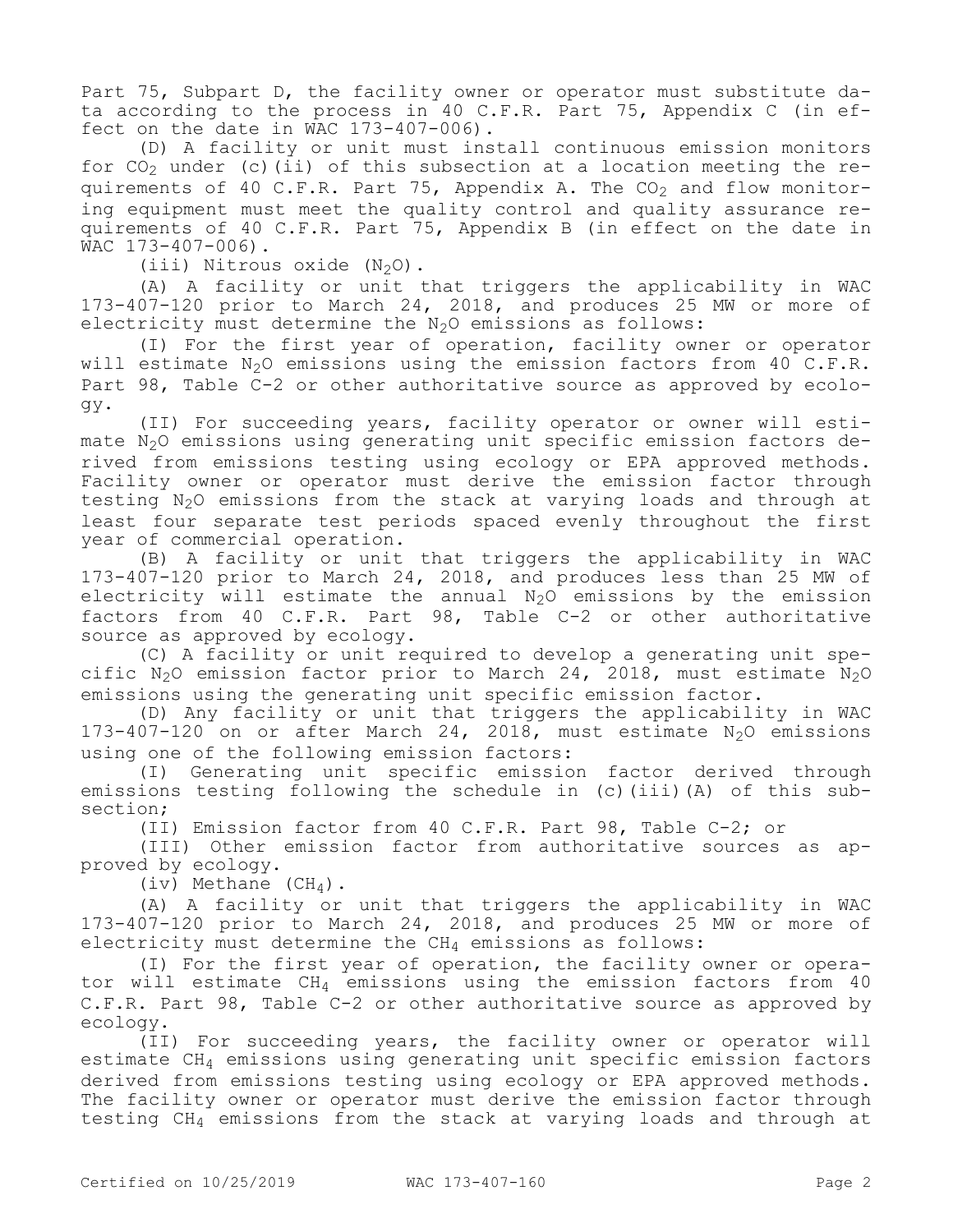least four separate test periods spaced evenly through the first year of commercial operation.

(B) A facility or unit that triggers the applicability in WAC 173-407-120 prior to March 24, 2018, and produces less than 25 MW of electricity will estimate the annual  $CH_4$  emissions by the emission factors from 40 C.F.R. Part 98, Table C-2 or other authoritative source as approved by ecology.

(C) A facility or unit required to develop a generating unit specific CH<sub>4</sub> emission factor prior to March 24, 2018, must estimate CH<sub>4</sub> emissions using the generating unit specific emission factor.

(D) Any facility or unit that triggers the applicability in WAC  $173-407-120$  on or after March 24, 2018, must estimate CH<sub>4</sub> emissions using one of the following emission factors:

(I) Generating unit specific emission factor derived through emissions testing following the schedule in (c)(iv)(A) of this subsection;

(II) Emission factor from 40 C.F.R. Part 98, Table C-2; or

(III) Other emission factor from authoritative sources as approved by ecology.

(d) Fuel usage and heat content information.

(i) Facility owner and operator must monitor fossil fuel usage by measuring continuous fuel volume or weight as appropriate for the fuel used. Facility owner and operator must measure on an hourly or daily basis and record the measurements in a form suitable for use in calculating GHG emissions.

(ii) Facility owner or operator must monitor renewable fuel usage by measuring continuous fuel volume or weight as appropriate for the fuel used. Facility owner or operator must measure on an hourly or daily basis and record the measurements in a form suitable for use in calculating GHG emissions.

(iii) Facility owner or operator must monitor renewable fuel feedstocks by measuring the fuel volume or weight, as appropriate, as the feedstocks are used in the combustion process. Facility owner or operator must measure on an hourly or daily basis and record the measurements in a form suitable for use in calculating GHG emissions.

(iv) Facility owner or operator must monitor renewable resources used in the production of electricity continuously by a method approved by ecology to determine heat input to the electric generation process.

(v) Facility owner or operator must test heat content of fossil fuels at least once per calendar year. The owner or operator of the facility or unit must submit a proposed fuel content monitoring program to ecology for approval. Upon request and submission of appropriate documentation of fuel heat content variability, ecology may allow a source to:

(A) Test the heat content of the fossil fuel less often than once per year; or

(B) Use the representative heat content for the fuel instead of the periodic monitoring of heat content.

(vi) Facility owner or operator must test renewable fuel heat content monthly or with a different frequency approved by ecology. The facility owner or operator must base the different frequency on the variability of the heat content of the renewable fuel.

(A) If a facility or unit using a mixture of renewable and fossil fuels does not adjust their GHG emissions by accounting for the heat